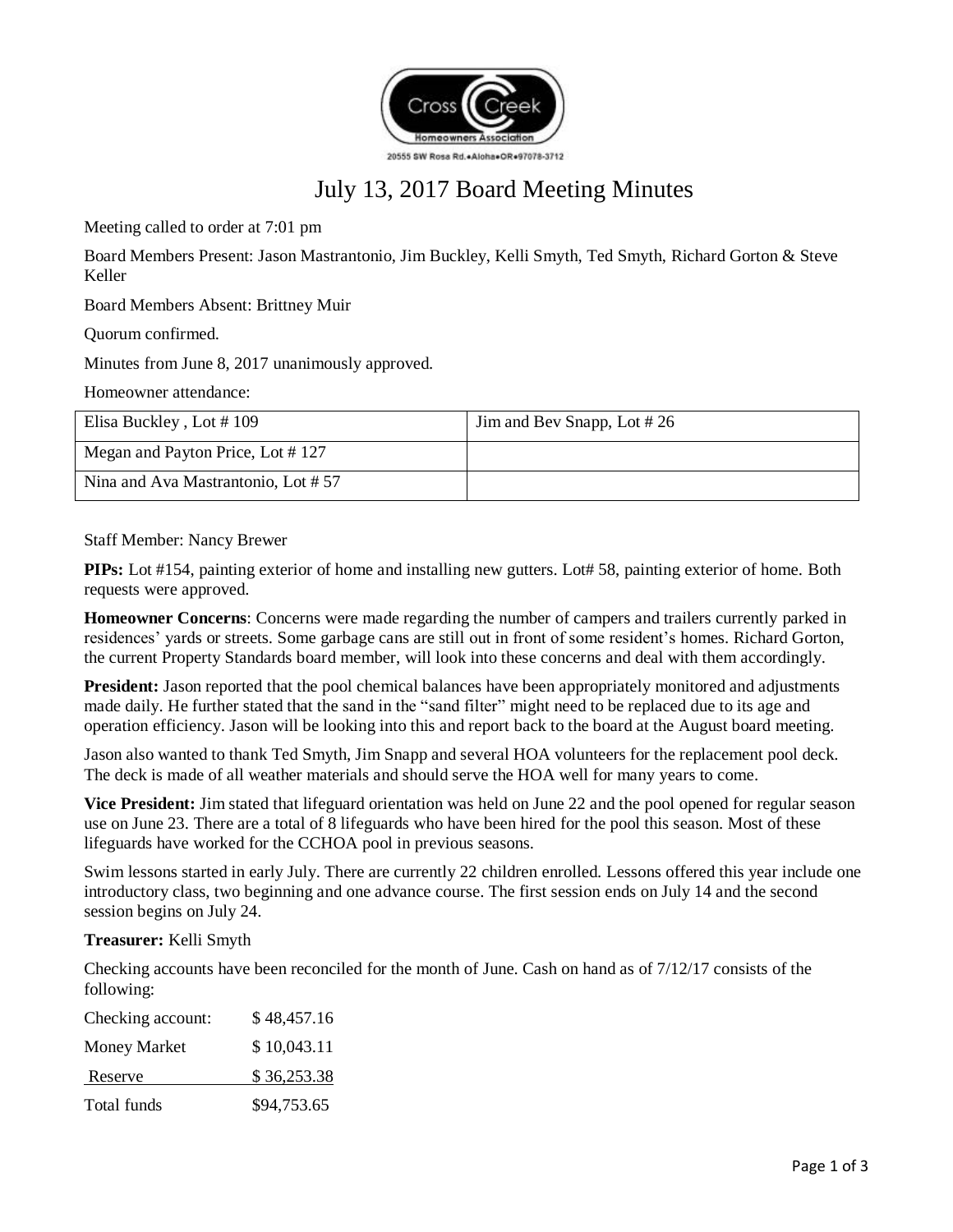

Billings as of 7/12/17:

Finance charges have been assessed for June.

Approximately 29% of 17-18 dues have been collected.

5 accounts are being sent to collections for 16-17, remainder has been collected.

60% of 17-18 RV Lot rentals have been collected.

Miscellaneous:

Debit card purchases for June:

Office supplies/mailings for invoices: \$384.72

Rec. Center/Pool/Sign: \$473.37

Some exterior Rec. Center lighting requirements, decking hardware and supplies: \$1164.37

**Rec. Center/RV Lot:** Brittney Muir (By phone)

Rec. Center rentals:

There were two rentals in June, three in July. One rental in July included pool usage. Information regarding rental availability and application forms can be accessed through the CCHOA website.

Brittney has redesigned the RV lot to maximize space. She will be contacting current lot holders to request repositioning of their vehicles.

#### **Property Standards: Richard Gorton**

There were 22 homeowners that were in violation of the HOA property standards. These were sent reminder postcards. Nine of these have been corrected since that time leaving 13 homeowners that will receive violation letters and will be given 30 days to comply with the request. Richard will continue to monitor these homes to ensure compliance and will give the board an update at the August board meeting.

#### **Maintenance: Ted Smyth**

Ted and other volunteers have completed the new pool deck. This deck has all weather material and is larger than the previous deck.

In ground sprinklers located in front of the Rec. Center are currently not operating. Until this can be remediated, Ted has requested that the lifeguards water the front on a regular basis. This will ensure that the lawn continues to stay healthy during the summer season. Ted will be looking into ways to fix the sprinkler system and will give the board an update at the August board meeting.

A tree on HOA common ground needs to be removed as it is dying. Ted has requested A&J Landscaping to remove the tree at a cost of \$625.00. Upon discussing the situation Ted motioned for the amount to be approved.  $\text{Jim } 2^{\text{nd}}$  the motion and the request was approved unanimously.

Ted will be obtaining quotes for fence replacement on the north side of the Rec. Center this month. The current fence is in disrepair and a more efficient fence needs to be constructed. The board will receive the bids from Ted at the next board meeting.

#### **Old Business:**

National Night Out is Tuesday, August 1<sup>st</sup>. The board members will be present at the Rec. Center from 6:00-8:00pm. The board will provide hot dogs and hamburgers for HOA residents who come to this special event.